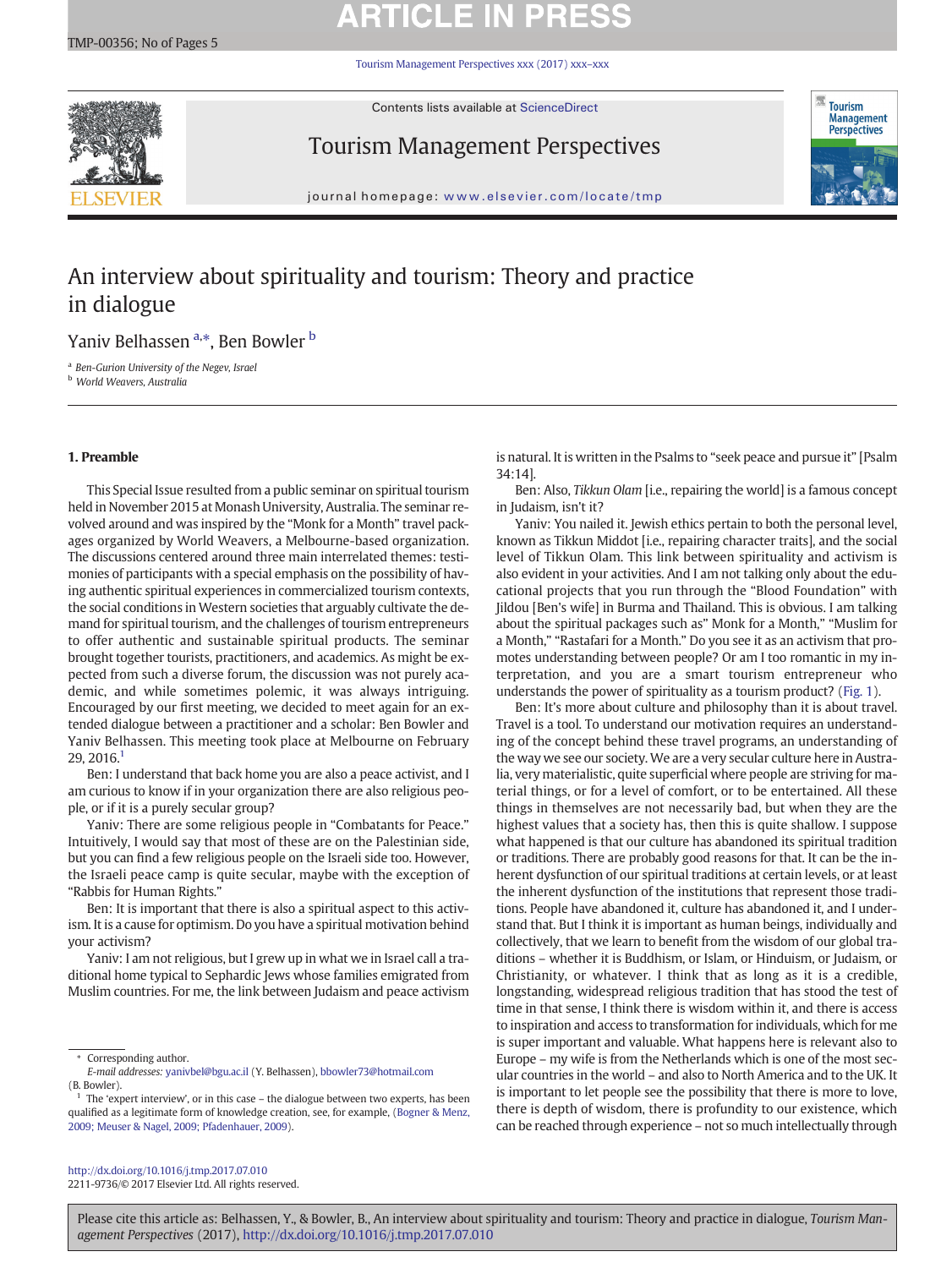<span id="page-1-0"></span>2 Y. Belhassen, B. Bowler / Tourism Management Perspectives xxx (2017) xxx–xxx



Fig. 1. A participant's ordination ceremony as a novice monk (photo reproduced with permission from Ben Bowler).

a book, or through a conversation or relationship, but through actually going to have an experience overseas. We believe that these programs have a tremendous potential to transform people and to open their vision.

Yaniv: But I think that tourism as a framework is a crucial component in your programs. It's not only the spiritual component that makes these tours transformational.

Ben: Sure. Now, many people in the West are caught in the neverending rat race of work and life and family. So it is really only in those few weeks a year of leisure time that we get to potentially have these amazing experiences and to expand our mind, and to come into contact with ideas and traditions and values that we are not familiar with.

Yaniv: Your analysis of the social conditions in the home societies of your participants reminds me of a famous model that was developed by Erik Cohen in the late 1970s. $<sup>2</sup>$  He is one of our greatest thinkers in social</sup> studies of tourism. Cohen talks about five modes of tourist experiences that are characterized by both the willingness to connect to the local culture and the level of alienation of the travelers in their home countries before the trip. The existential mode in his model refers to those tourists who are quite alienated to their home culture and find their spiritual center away from their place of residence and, therefore, continue traveling to places where they can maintain, so to speak, their spiritual center. Do the participants in your programs become existential tourists after they discover Buddhism through your programs? Is this is your ultimate goal?

Ben: There are of course a few of those, but I would say that probably in our tours the greater outcome is not so much that people find a new spiritual center, but rather that people open the door to the never-ending search, and really enter into that space of being a seeker. It's not in the grasping sense of always looking for something you can never find, but in the sense of always looking to learn, and always coming from a position of humility which is recognized in the sense that that there is always somewhere to grow, there is always somewhere to understand.

Yaniv: And over the years, you actually have seen people who have been changed?

Ben: Absolutely. Look, our programs are transformational. That's because of the context where they are run in authentic local spiritual settings. You cannot be in the Himalayas, in a Tibetan monastery, thinking about life and death and the universe and not have a big experience. I can tell you that we have some people who come back to their routine and start getting involved in activism; others come back and open up their mind to spirituality in different ways.

Yaniv: But I can say that you have a self-selective bias in the people who join your tours. These people ask to be transformed and therefore choose this way of traveling. We know that the motivation and expectations are important. In another influential paper on tourism motivation theory, Graham Dann<sup>3</sup> suggests that the decision to visit somewhere is the result of prior needs, and so the spiritual push factors are logically antecedent to pull factors.

Ben: Of course. There are those people who join our tours because they are already into it. They are into spirituality, or into Eastern philosophy, or they are attracted to the unknown. But a lot of people, Yaniv, are attracted to us because they see an ad on Facebook, they see us on the internet somewhere, or they hear about us from a friend or whatever it is, and there is something that intrigues them. We actually do get quite a lot of people coming who don't really know why they are coming. They are coming because they are in a period in their life where there is an opportunity. They are in between jobs, maybe a relationship has ended, and often people are coming in at a moment of transition in their life, for sure. If somebody is not ready for it, they are not ready for it. Why aim to reach people who are not ready? That would be bad marketing and not beneficial in so many ways – to attract someone who is not ready for it.

Yaniv: How can you assure that these changes that allegedly start in your tours are real and will last after the tour is over? For instance, I participated in a Vipasana retreat in Northern India 15 years ago. I know how difficult it is to maintain and incorporate these new insights and practices into my daily life.

Ben: We both know that transformation is hard to achieve through travel experiences, whether it is just traveling to another country to experience another culture, or when people go to volunteer abroad.

 $2^2$  [\(Cohen, 1979](#page-4-0)).  $3^3$  [\(Dann, 1981](#page-4-0)).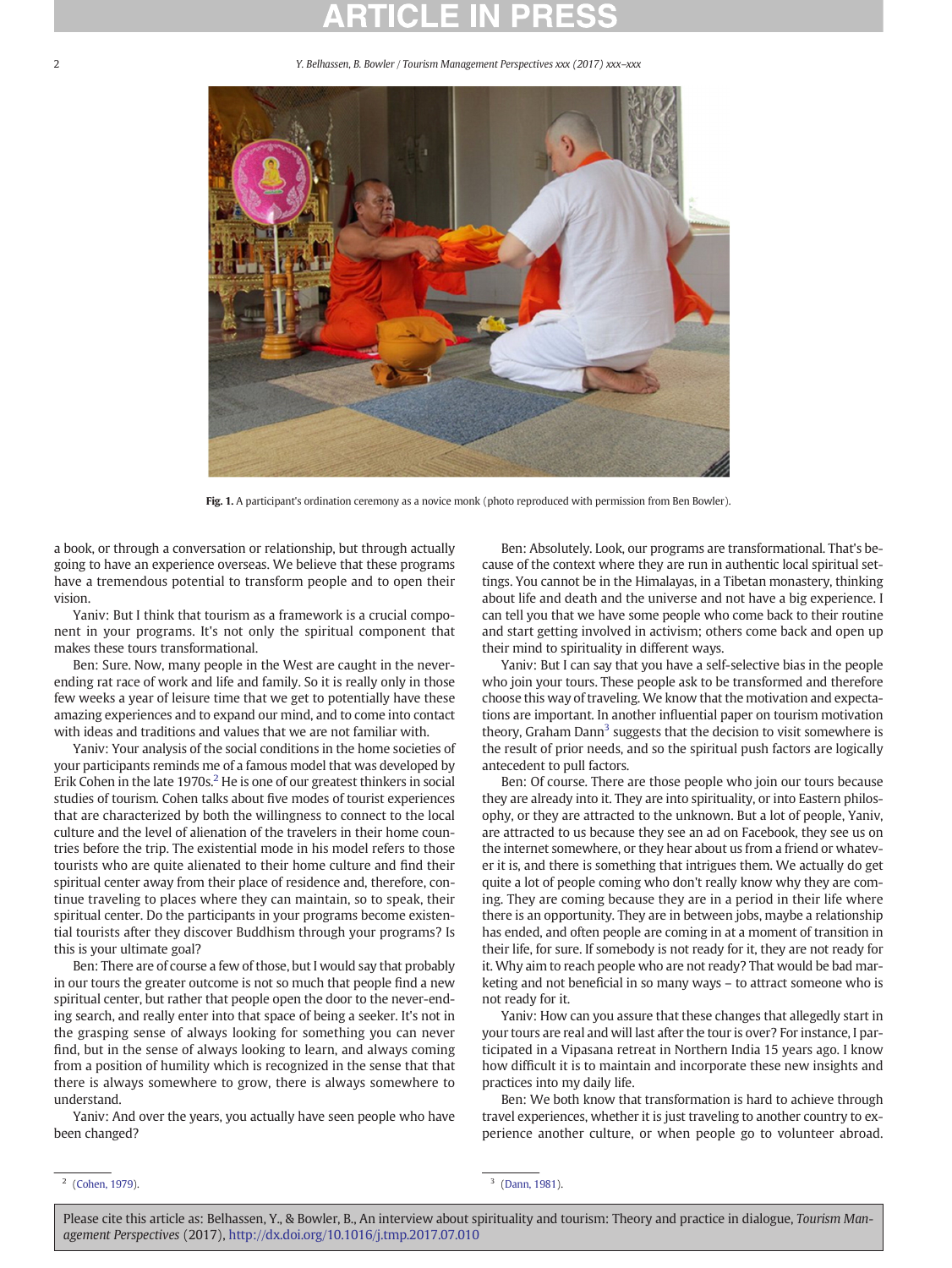Y. Belhassen, B. Bowler / Tourism Management Perspectives xxx (2017) xxx-xxx



Fig. 2. A host & a guest in the 'Muslim for a Month' program (Photo reproduced with permission from Ben Bowler).

Spiritual tourism is no exception. It has the potential to transform, to open up the possibility to see things differently, but it is up to the tourist to decide what do with it. All we can do is really to provide our participants with the inspiration. Our travel programs offer the opportunity for people to expand their mind as human beings. What they do when they come back is up to them (Fig. 2).

Yaniv: I would like now to speak about the way your groups are perceived by the local communities. Have you ever encountered any resistance toward your programs?

Ben: The reality of it is the people in the host countries are always thrilled that people come to have these experiences. Let's take our first program in Thailand as an example. Because the abbot, the Buddhist leader, was a partner in this program, the local people were and are always enthusiastic. When our guests meet the locals in the morning, these are the most moving moments in our program there. I think that because of our partnership model, so far, we have not experienced any resistance or hostility from the host communities, and this is a good sign. I must also say that working on the sustainability of our programs is an ongoing process. We always make sure that what we do is appropriate, and that is socially, culturally, and I should include spiritually, responsible. And we do it by engaging and working closely with locals.

Yaniv: Are their opinions and interests taken into consideration?

Ben: Of course. We are working to try and make sure that our programs are also beneficial to the local community. We follow principles of responsible travel operators and try to work with partners that also follow these principles.

Yaniv: Can you explain?

Ben: Every program we do has a local host organization, and typically they are responsible travel operators, respected and well ingrained in their community. Sometimes it is the actual temple or spiritual institution itself. We are not like a big travel company that runs our own programs in other countries. So, because of our partnership model, we cannot do anything without the whole-hearted blessing of the host organization.

Yaniv: And how did you come up with this model of partnership? Ben: It evolved organically from the beginning. When we started our

first program in Fang, Thailand, it was with one temple that we had

gotten to know during our residence in the village. My wife and I lived in that village and taught English there. In those years, we developed a relationship with the abbot of the local temple, and he wanted to bring international visitors to the temple to experience Buddhism. He understood that someone had to translate, organize the food, and to organize the transport – he understood all of that. Since we lived there, we were quite involved with the local community.

Ben: Maybe. The scale makes a difference too. In all our programs, we bring small groups, typically eight people, to remote parts of the host countries, and it changes the flavor a lot. If we ran a program in Phuket, bringing in thousands of people every year, it would be a different kettle of fish.

Yaniv: So, we can say that scale matters?

Ben: (laughing) I guess ultimately the answer is that sometimes small is beautiful, and size does matter. As I said, typically, we have a group of eight, and the biggest group we've ever had has been 12. If we grew, we probably would have more challenges.

Yaniv: I thought it's more something like 20 people a group. Does it make economic sense to bring eight people? How do you make a living?

Ben: Not from this. World Weavers is not yet profitable. This is our greatest defense of the common criticism against us that we are making money from spirituality. It is still more of a hobby than a profitable business – whether it is going to be this year or next year, we will know soon. Of course, we have a plan to make it sustainable, and we are getting closer to that goal. But right now, it is a labor of love. I have another business in the cookware industry from which I actually make a living. That also allows us to fund some of our other activities.

Yaniv: And all these wonderful guides who participated in the symposium at Monash were volunteers? I thought they are employees of World Weavers?

Ben: You met our facilitators. The facilitators go on the program with the group and get some money, but only a small amount, and I can tell you that they are not doing it for the money. We are a small team, but very passionate. We have a plan to add a new program every year, and maybe this will help us to become financially sustainable.

Yaniv: So is it only the model of partnership with local spiritual organizations that makes your program welcome?

Yaniv: One of the growing topics in tourism studies is the commodification of culture. I think that most scholars agree that commodification of a local culture impacts that culture. Scholars are divided between those who think this impact is necessarily bad – let's call them the purists or the essentialists because they view the local culture as something pure that is changing because of tourism. At the other end of this spectrum, there are those researchers who think that the commodification of the local culture for tourism purposes is not such a bad thing, and, in some cases, it is tourism demand that actually helps preserve some cultural practices or artifacts. However, I would like play Devil's advocate here to represent the voice of the purists and to blame you for commodifying the most intimate aspect of the local cultures in which you operate without thinking about the consequences. I can add a list of additional accusations, such as that you are promoting cultural appropriation, that you are creating a marketplace for conspicuous spirituality.

Ben: I can understand these concerns, but I must say that I find this discussion very academic. Thai Buddhism does not just belong to Thai people. The wisdom of Rumi and Sufism does not belong only to Turkish or Persian people. The wisdom of Judaism does not belong – this is more obvious – to the Jewish people. Similarly, the wisdom of the indigenous Australian does not belong just to indigenous Australians. We live in an age where we can access the depth of these traditions. Some people might look at that perspective and criticize that as a kind of supermarket. I understand such criticism, but I disagree with it. I think it is a tremendous thing that people are able to experience these traditions – not in the way of cultural appropriation. I can understand peoples' concerns that some participants might ask to become a monk for the photos they can put on Facebook and to derive social benefits out of it. But the

Please cite this article as: Belhassen, Y., & Bowler, B., An interview about spirituality and tourism: Theory and practice in dialogue, Tourism Management Perspectives (2017), <http://dx.doi.org/10.1016/j.tmp.2017.07.010>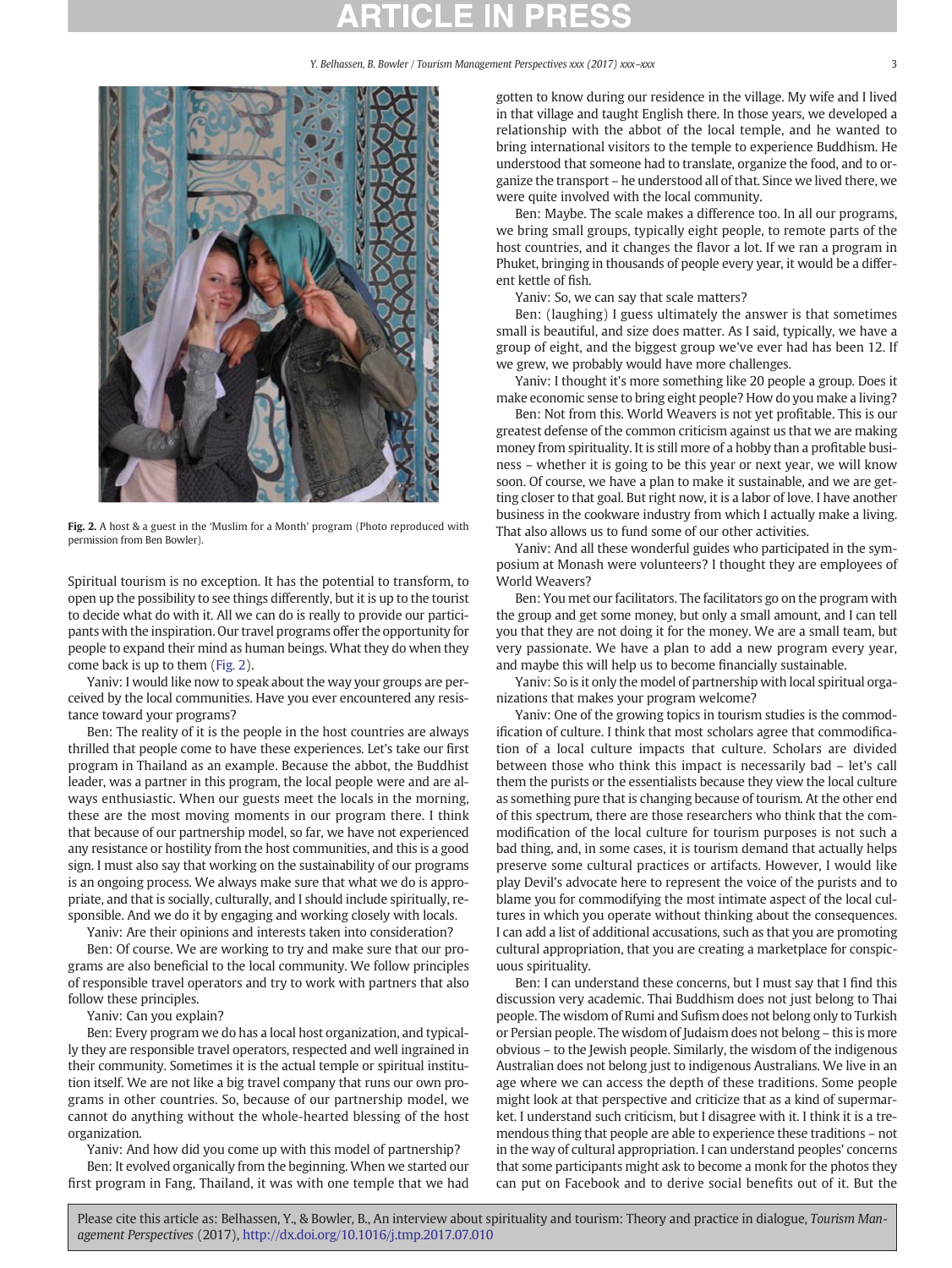people who join us are not like that. Maybe it's the length of time, maybe it is the group size, maybe it is the way we market ourselves – I can say that our programs are not superficial. We, in the West, need to find new ways to connect to these traditions.

Yaniv: So, you suggest that spirituality is a human need that we in the West are denied for many reasons, and that tourism is a platform to expose us to various spiritual traditions in the authentic locations where they emerged.

Ben: Absolutely. I believe so. Some may be go through their life, and have a good life, without it. I say good luck to them. What I am talking about is on a more systematic level of culture, of the moral fabric, if you like, of society. I am suggesting that ignoring the spiritual traditions of thousands of years is an incredibly stupid thing to do. And that's why making these traditions more accessible can and does has a profound effect on an individual.

Yaniv: I am sure that I am not the first to blame you for all sorts of things. Can you tell me about other criticism you have received over the years?

Ben: We have gotten criticism online, on the social media. I can tell you that the only criticism that we've gotten on our Asian programs are from Western Buddhists, I mean Westerners who were converted to Buddhism. Their criticism is that we are making money off of spirituality. I completely understand this perspective. But each time we get criticism we say: come, come visit us, come and have a look, come and experience, come and see the guests, come and see the host community. I understand the importance of this criticism. I do not want to dismiss it.

Yaniv: And your other organization, the Blood Foundation, which deals mainly with education projects in Thailand and Burma also helps in the funding of some of the activities of World Weavers?

Ben: The Blood Foundation is a micro NGO that focuses solely on education projects in this region. Jildou is more involved in it because her background is in education. But the answer to your question is no. Our annual budget for Blood Foundation is around 30,000 AUD. We would like to grow, but this is not a priority for us, particularly now when the situation in Burma has changed a bit in the last two years.

Yaniv: After the elections?

Ben: Yes. And hopefully it will become more stable, which will make it very attractive for spiritual tourism with all its spiritual traditions, particularly Buddhism and meditation. You know S.N. Goenka – the leading figure in the revival of the Vipasana meditation you experienced – was originally from Burma.

Yaniv: And what about your personal spiritual path? I understand that you started your journey with Theravada Buddhism in Thailand. Do you practice meditation today?

Ben: Not as much as I would like to. I think that meditation is a powerful tool. I have a lot of respect for Buddhism, and I am very grateful for the learning that I have experienced as a monk, but I am not a Buddhist. It was my experience as a monk in Thailand that inspired me to take other people to have similar experiences. I was a monk for a short period of time, only one week, and I was ordained, and it was an amazing moment.

Yaniv: Only for a week? And you are asking your participants to stay for a month?

Ben: I was in the temple for a short time, but for me not emailing, not answering phone calls, just practicing was a great experience. Really, that's what started these tours. For us, recognizing that In Thai culture, it is normal to take time out from studies, family life, professional life, and to go to the temple was a great discovery. Some of the Thais do it for three months, and others a bit shorter time, but everyone our age has spent some time in the temple.

Yaniv: Next week, I am going to volunteer at Warlukurlangu Art Center in Yeundumu, which is a rural aboriginal community in the Northern Territory. As part of my preparation, I am reading Bruce Chatwin's travel writing account on his journey there, and I am learning about the spiritual aspect of aboriginal art. I guess that what I am trying

to ask gently is why you don't have a program here in Australia with one of the indigenous tribes, after all it is probably the most ancient spiritual tradition in the world?

Ben: Great book – The Songlines. I think he was a tourist himself here. Yaniv: Yes, I guess we can say that he was an Englishman on a spiritual journey to Australia.

Ben: We have been talking about it for a long time. I have a family connection to indigenous Australians. My dad was the archeologist who discovered the Mungo Man [Dr. Jim Bowler] – 42 years ago this week. This discovery was proof of human culture here that is dated 42,000 ago. It is now a UNESCO heritage area. So we did a lot of traveling in indigenous communities here in Australia as a family. He would take us, the kids – I am the youngest of six – to fieldwork, and we were exposed to this rich culture and history of indigenous Australia. So we had this in our minds for a long time, to develop a program here in Australia. We are in the process of finding the right host community to partner and to work with. We are even examining a possibility in the Kimberly in a remote desert community. Like anything, it takes time, but the intention is there, and the desire is there.

Yaniv: Do you reckon Aboriginal spirituality can appeal to Australians too?

Ben: I guess what's interesting about any culture is that it is always dynamic and evolving. There are some trends in Australian society that can tell us about the future. Perhaps, you are a little disconcerted about understanding our relationship to the indigenous past right now. You can also look at Australian society and see a lot of optimistic things. You can see a lot of people who are very aware of the suffering of indigenous Australians and the nature of the history, about the disposition of the land, the oppression of indigenous communities by European settlements. There are many people in Australia right now who are aware of it.

Yaniv: I like your optimism. And what are you working on these days? Any new products?

Ben: Next week, I am going to ITB [Internationale Tourismus-Börse] in Berlin, and we are going to launch a new web-based product there that we developed here in Melbourne. If you look at the industry, you can see that we are in a very review-driven industry. We have TripAdvisor, which is a leading review platform for hotels and destinations, but there is a real lack of peer-to-peer accountability for multiday tour operators. We created a website – [tourreview.com](http://tourreview.com) – to provide a platform to fill this gap because as a company that enjoys great reviews, we are trying to give exposure to others, and our own website is not an objective platform for that. There are a lot of companies saying, "We are green, we are responsible, we are sustainable, whatever…," and customers need a place to share their experiences. Of course, I am also going to present the spiritual travel programs of World Weavers there, and also the U Day festival next year in Ethiopia on Bob Marley's birthday.

Yaniv: And this is a new product of World Weavers?

Ben: No. The U Day is more a collaboration between us with other movements around the world through [1GOD.com.](http://1GOD.com)

Yaniv: And what is 1God?

Ben: A website we launched in the Parliament of World Religions [PoWR] last year in America.

Yaniv: And this festival is open also to paganists?

Ben: We also have a self-described pagan who writes for the blog of 1God, as well as Muslims, Christians, Hindus, and Sikhs, and different groups who are open to the idea of a unified supreme reality.

Yaniv: And are you thinking about more spiritual products for World Weavers?

Ben: We are excited about launching a new program in India very soon called the Mystique Express. This program will offer a multi-faith travel experience that will include a variety of traditions that exist across India such as Hinduism, Buddhism, and Jainism. The novelty of this program is that the participants will be able to experience a variety

Please cite this article as: Belhassen, Y., & Bowler, B., An interview about spirituality and tourism: Theory and practice in dialogue, Tourism Management Perspectives (2017), <http://dx.doi.org/10.1016/j.tmp.2017.07.010>